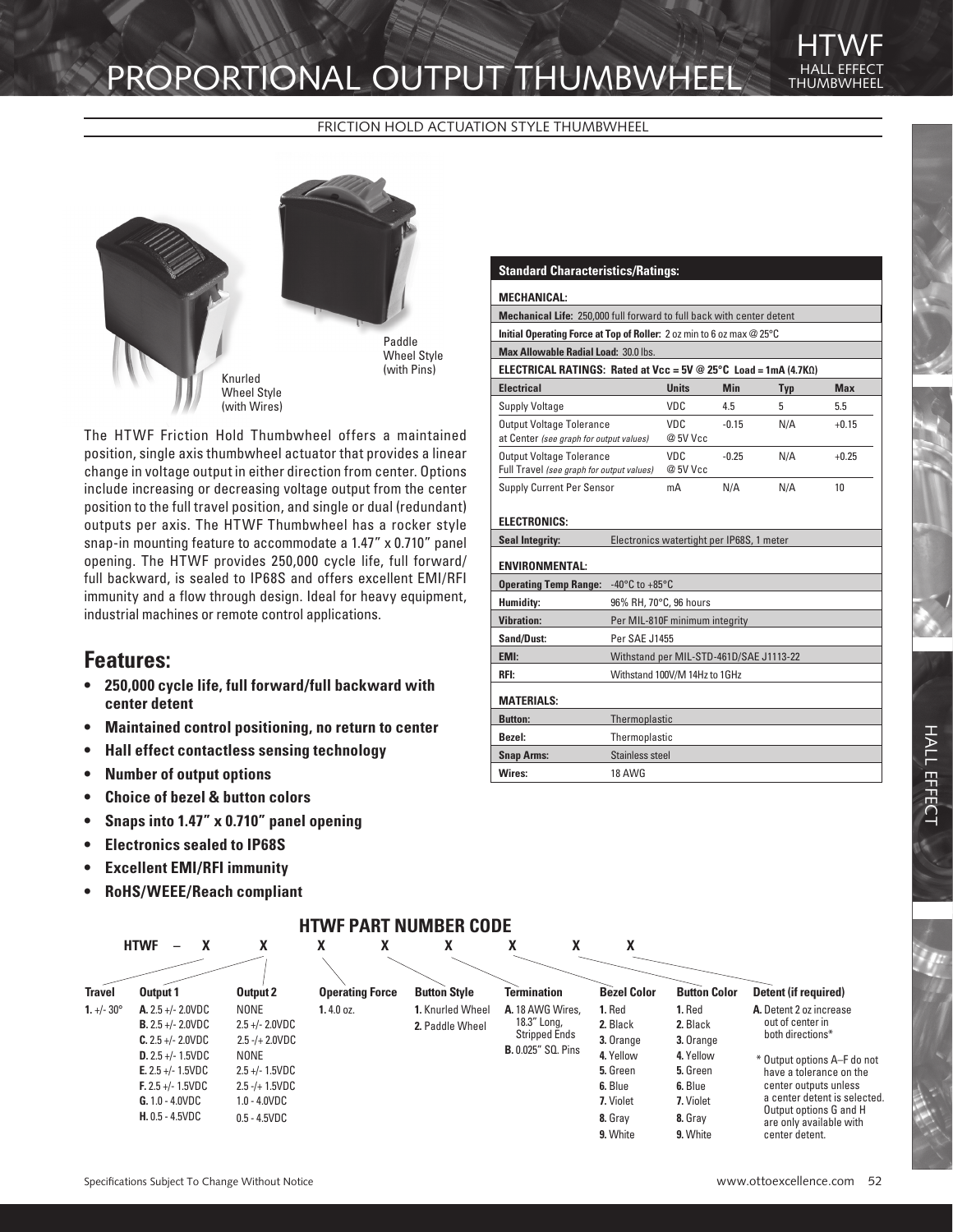## PROPORTIONAL OUTPUT THUMBWHEEL

FRICTION HOLD ACTUATION STYLE THUMBWHEEL



RECOMMENDED PANEL THICKNESS: 0.100 OPTIMUM THICKNESS<br>(0.050 MIN. - 0.120 MAX.) RECOMMENDED PANEL OPENING: 0.710 X 1.470 OPTIMUM<br>(0.710/0.720 -1.460/1.480)





NOT ALL WIRES ARE PRESENT<br>IN ALL OUTPUT CONFIGURATIONS

TERMINATION<br>NOT ALL PINS ARE PRESENT<br>IN ALL OUTPUT CONFIGURATIONS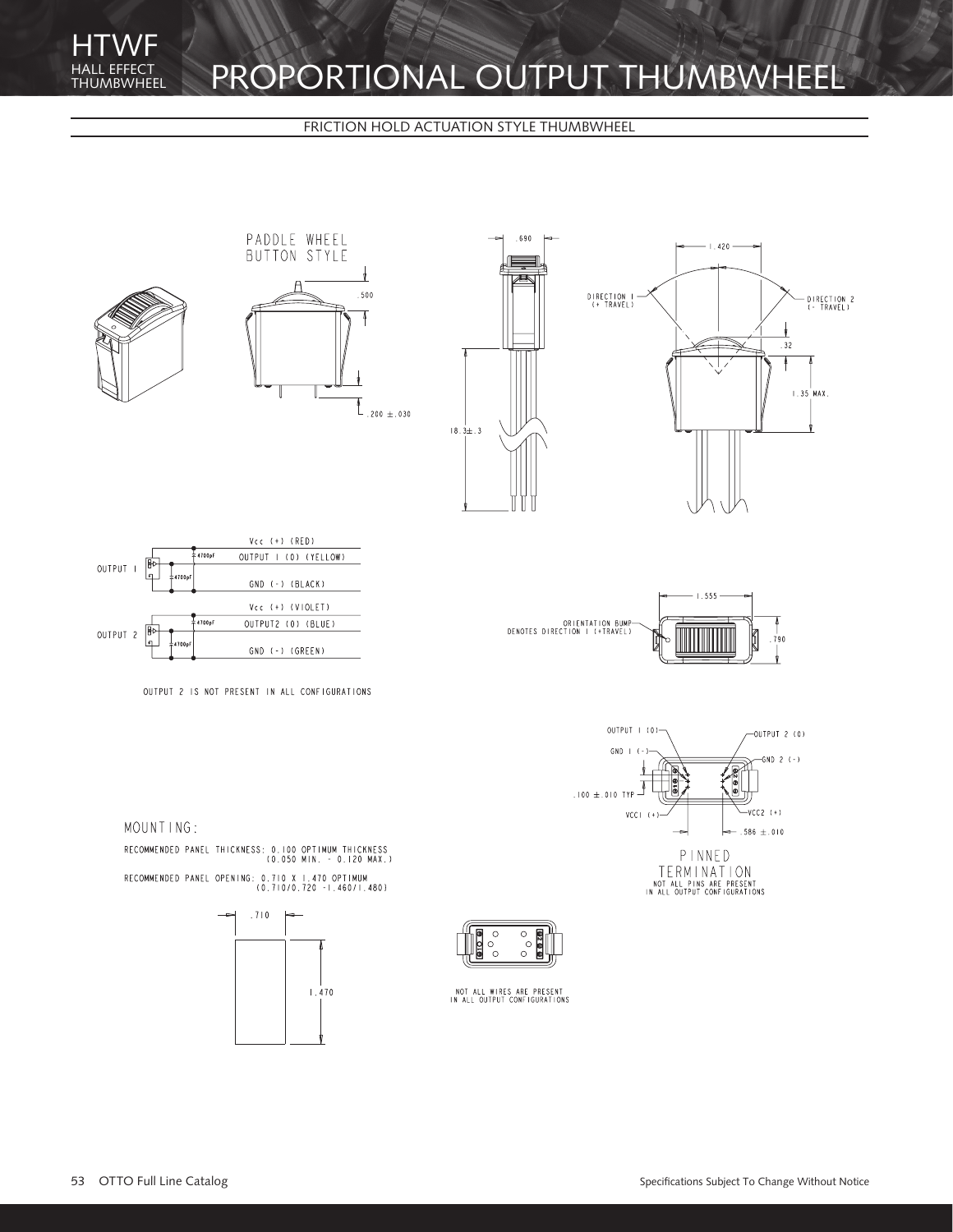## PROPORTIONAL OUTPUT THUMBWHEEL

### FRICTION HOLD ACTUATION STYLE THUMBWHEEL



DIRECTION |<br>(+ TRAVEL)

DIRECTION I<br>(+ TRAVEL)

DIRECTION 2<br>(- TRAVEL)

DIRECTION 2<br>(- TRAVEL)

THUMBWHEEL

HTWF